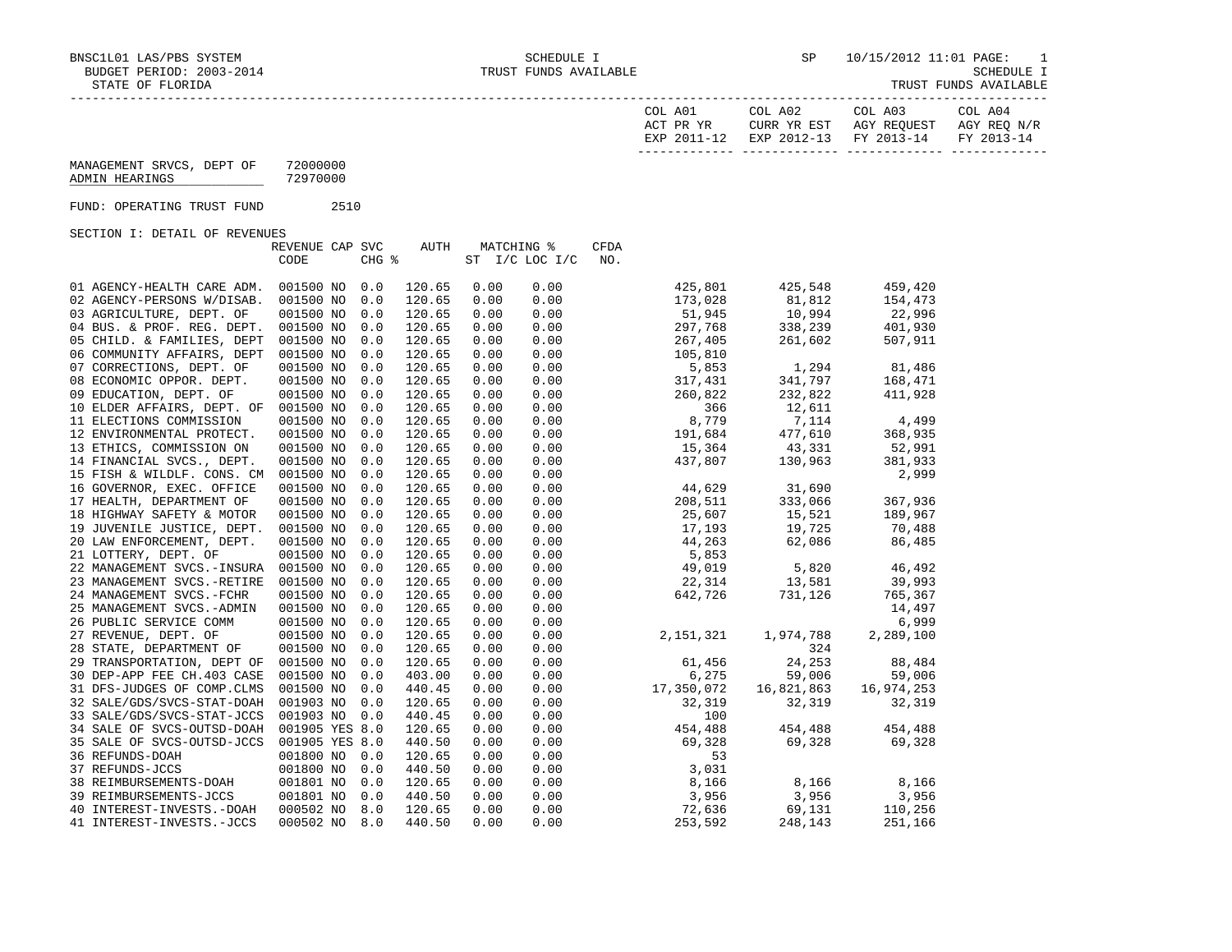| BNSC1L01 LAS/PBS SYSTEM<br>BUDGET PERIOD: 2003-2014<br>STATE OF FLORIDA                                                                                                                                                                                                                                                                                                                                                                                                                                           | SCHEDULE I<br>TRUST FUNDS AVAILABLE                                                                        |                                                                                            |        | SP 10/15/2012 11:01 PAGE:                     | $\overline{c}$<br>SCHEDULE I<br>TRUST FUNDS AVAILABLE |  |
|-------------------------------------------------------------------------------------------------------------------------------------------------------------------------------------------------------------------------------------------------------------------------------------------------------------------------------------------------------------------------------------------------------------------------------------------------------------------------------------------------------------------|------------------------------------------------------------------------------------------------------------|--------------------------------------------------------------------------------------------|--------|-----------------------------------------------|-------------------------------------------------------|--|
|                                                                                                                                                                                                                                                                                                                                                                                                                                                                                                                   |                                                                                                            |                                                                                            |        | EXP 2011-12 EXP 2012-13 FY 2013-14 FY 2013-14 |                                                       |  |
| MANAGEMENT SRVCS, DEPT OF 72000000<br>72970000<br>ADMIN HEARINGS                                                                                                                                                                                                                                                                                                                                                                                                                                                  |                                                                                                            |                                                                                            |        |                                               |                                                       |  |
| FUND: OPERATING TRUST FUND<br>2510                                                                                                                                                                                                                                                                                                                                                                                                                                                                                |                                                                                                            |                                                                                            |        |                                               |                                                       |  |
| SECTION I: DETAIL OF REVENUES<br>CODE                                                                                                                                                                                                                                                                                                                                                                                                                                                                             | REVENUE CAP SVC AUTH MATCHING % CFDA<br>CHG $\frac{1}{2}$ ST I/C LOC I/C NO.                               |                                                                                            |        |                                               |                                                       |  |
| 42 TENANT BROKER COMM-JCCS 004001 NO 0.0 440.50 0.00 0.00                                                                                                                                                                                                                                                                                                                                                                                                                                                         |                                                                                                            |                                                                                            | 51,430 |                                               |                                                       |  |
| TOTAL TO LINE B IN SECTION IV                                                                                                                                                                                                                                                                                                                                                                                                                                                                                     |                                                                                                            |                                                                                            |        | 24,086,771 23,395,547 24,948,718              |                                                       |  |
| SECTION II: DETAIL OF NONOPERATING EXPENDITURES                                                                                                                                                                                                                                                                                                                                                                                                                                                                   | OBJECT TRANSFER CFDA<br>CODE<br>TO BE<br>NO.                                                               |                                                                                            |        |                                               |                                                       |  |
| 01 STATE TRUST FUND RESERVE-JCCS                                                                                                                                                                                                                                                                                                                                                                                                                                                                                  | 999000                                                                                                     |                                                                                            |        | 839,825                                       |                                                       |  |
| TOTAL TO LINE E IN SECTION IV                                                                                                                                                                                                                                                                                                                                                                                                                                                                                     |                                                                                                            | 339,986 363,727 1,490,609                                                                  |        |                                               |                                                       |  |
| SECTION III: ADJUSTMENTS                                                                                                                                                                                                                                                                                                                                                                                                                                                                                          | OBJECT<br>CODE                                                                                             |                                                                                            |        |                                               |                                                       |  |
| 01 SEPT 30, 2011 OPERATING REVERSIONS-DOAH<br>02 SEPT 30, 2011 OPERATING REVERSIONS-JCCS<br>03 CLOSE PRIOR-YR COMPENSATED ABSENCES-DOAH<br>04 CLOSE PRIOR-YR NON-CARRY FORWARDS-DOAH<br>05 CLOSE PRIOR-YR NON-CARRY FORWARDS-JCCS<br>06 CLOSE PY CERTIFIED FWD ENCUMBRANCES-DOAH<br>07 CLOSE PY CERTIFIED FWD ENCUMBRANCES-JCCS<br>08 REFUND OF STATE REVENUES-JCCS<br>09 ROUNDING-TO BAL W/UNRESERVED FND BAL-DOAH<br>10 ROUNDING-TO BAL W/UNRESERVED FND BAL-JCCS<br>11 SEPT 30, 2012 OPERATING REVERSIONS-DOAH | 991000<br>991000<br>991000<br>991000<br>991000<br>991000<br>991000<br>991000<br>991000<br>991000<br>991000 | 15,495<br>135,322<br>17,993<br>1,388-<br>98<br>49,700-<br>$298, 325 -$<br>5,137-<br>2<br>2 | 14,931 |                                               |                                                       |  |